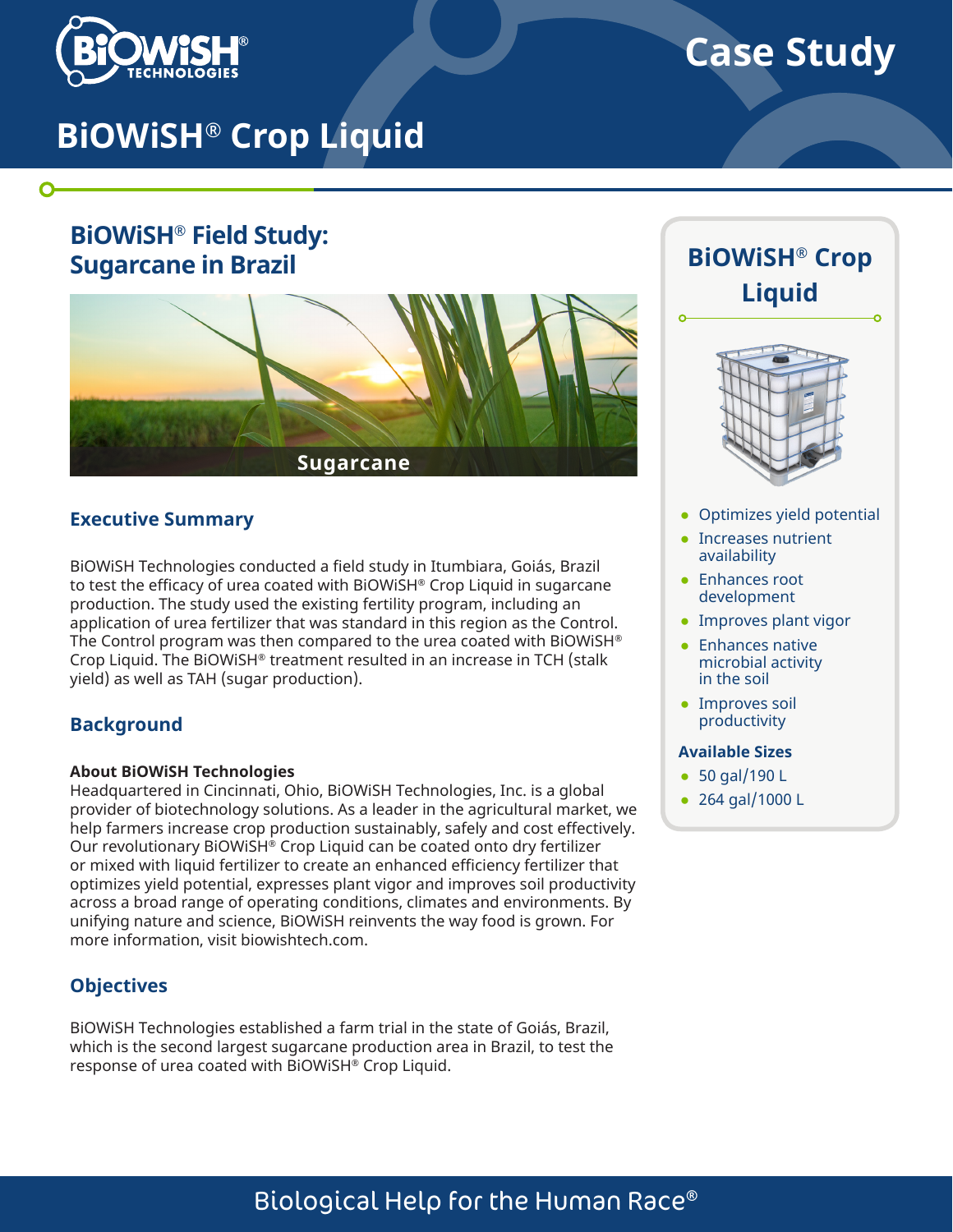#### **Implementation Program**

The trial was conducted as a side-by-side farm test using the grower's standard fertility program, which included a mid-season application of urea fertilizer of 145 kg/ha (129 lbs/acre) applied as a topdress application 30 days after the previous harvest to restart the ratoon growth. The CTC4 variety is common to the region, and the trial was performed during the seventh year of production. The comparison treatment was urea coated with BiOWiSH® Crop Liquid at the manufacturer's rate. The treated areas were 6.9 hectares (17.0 acres) for the Control and 13.8 hectares (34.1 acres) for the Control + BiOWiSH® Crop Liquid. Yield was collected by hand harvest using three locations per strip and two rows per location. Stalk weights and sugar content were evaluated from a 10 linear meter (32.8 feet) area for comparison between the treatments.

| <b>Treatment</b>                                | <b>Application Rate</b><br>kg/ha<br>[lbs/acre] | <b>Application Phase</b> |
|-------------------------------------------------|------------------------------------------------|--------------------------|
| Urea (Control)                                  | 145<br>$[129]$                                 | Topdress                 |
| Urea (Control) +<br><b>BiOWiSH® Crop Liquid</b> | 145<br>$[129]$                                 | Topdress                 |

*\*BiOWiSH® Crop Liquid used at manufacturer's recommended rate.*

#### **Results**

| <b>Treatment</b>     | <b>TCH - Stalk Yield</b><br>MT/ha<br>[tons/acre] | <b>ATR - Total Recoverable</b><br><b>Sugar</b><br>kg of sugar/MT of stalk<br>[lbs of sugar/tons of stalk] | <b>TAH - Sugar</b><br><b>Production</b><br>MT/ha<br>[tons/acre] |
|----------------------|--------------------------------------------------|-----------------------------------------------------------------------------------------------------------|-----------------------------------------------------------------|
| Urea (Control)       | 44.47                                            | 176.6                                                                                                     | 7.85                                                            |
|                      | [19.83]                                          | [353.3]                                                                                                   | $[3.50]$                                                        |
| Urea (Control) +     | 54.19                                            | 178.9                                                                                                     | 9.70                                                            |
| BiOWiSH® Crop Liquid | [24.17]                                          | $[357.9]$                                                                                                 | $[4.33]$                                                        |

*\*1 acre = 0.405 hectares* 

*\*\*1 MT/ha = 0.446 US ton/acre*

*\*\*\*Calculations for conversions between imperial and metric units are based on the original source data; slight rounding differences may occur within reported publication values.*

## Biological Help for the Human Race®